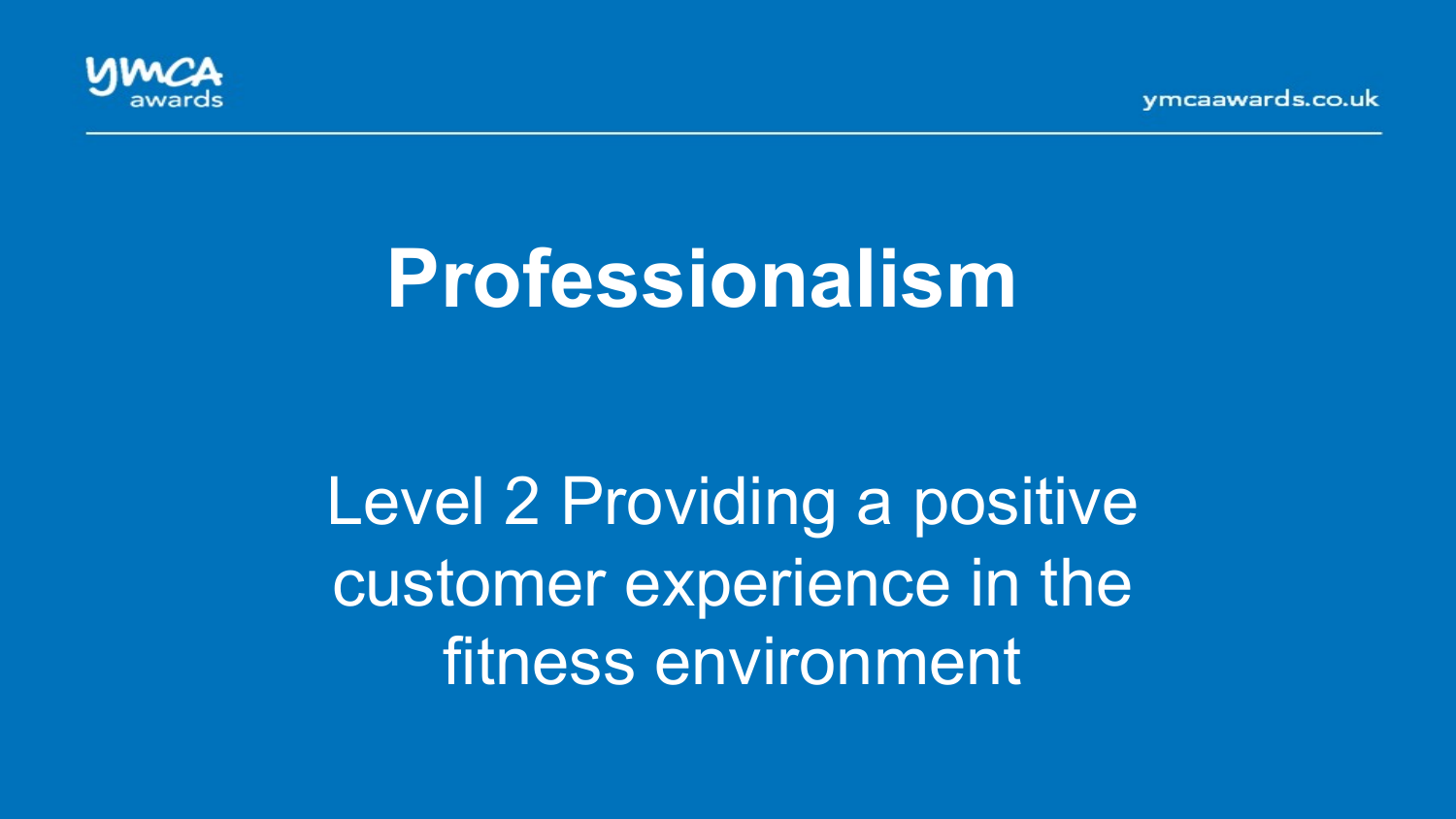

#### Learning outcomes

By the end of this session you will be able to:

- Identify governing and/or professional bodies
- $-$  Outline the essential principles, values or ethical codes of practice laid out by governing and/or professional bodies
- Describe how an exercise and fitness instructor can keep knowledge and skills up to date
- $-$  Describe how to identify opportunities and requirements for career progression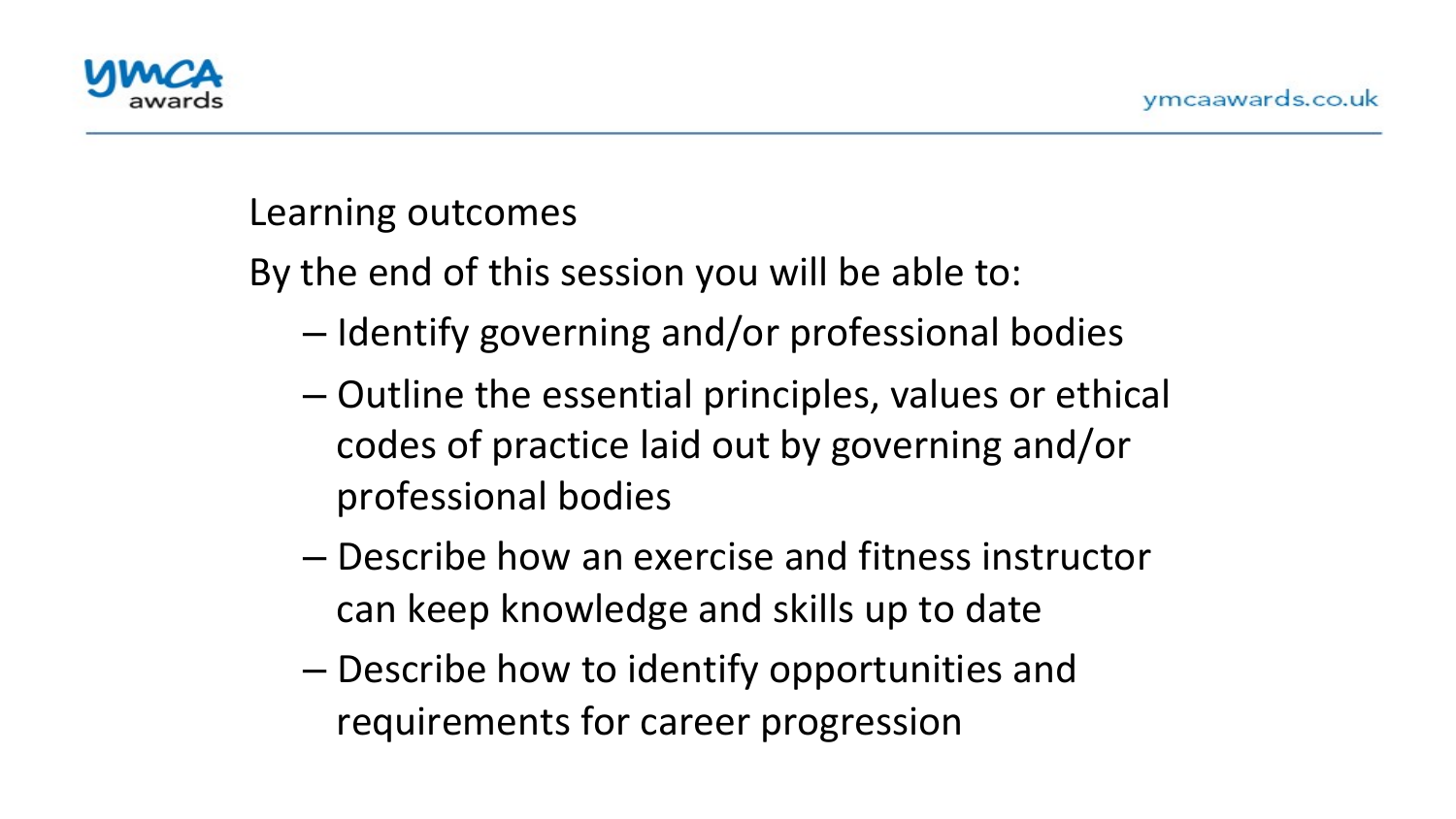

# Professional and governing bodies

There are some key governing and professional bodies that every instructor should be aware of, including:  $\overline{1}$ 

- The Register of Exercise Professionals (REPs)
- The Chartered Institute for the Management of Sport and Physical Activity (CIMSPA)
- UK Active
- The World Health Organisation (WHO)
- The National Institute for Health and Clinical Excellence (NICE)
- The American College of Sports Medicine (ACSM)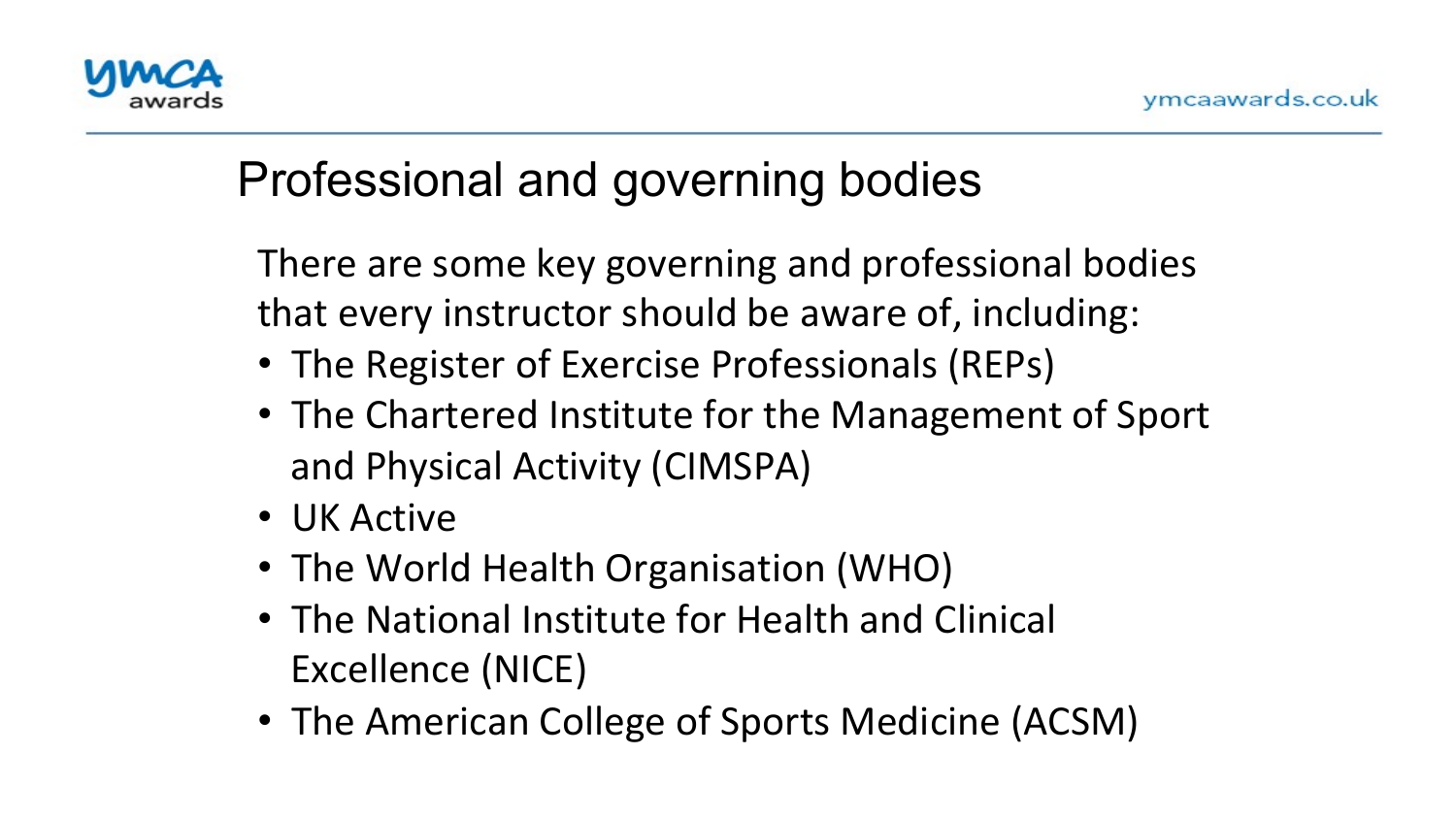

#### The Register of Exercise Professionals (REPs)

REPs membership

- Achieved and maintained through gaining of nationally recognised qualifications and training
- Signifies that an exercise professional meets required standards of good practice

Instructors who join the register need to:

- Gain a recognised and approved qualification
- Demonstrate competence in their work environment
- Be committed to ongoing professional development
- Have public liability insurance
- Adhere to an industry accepted code of ethical conduct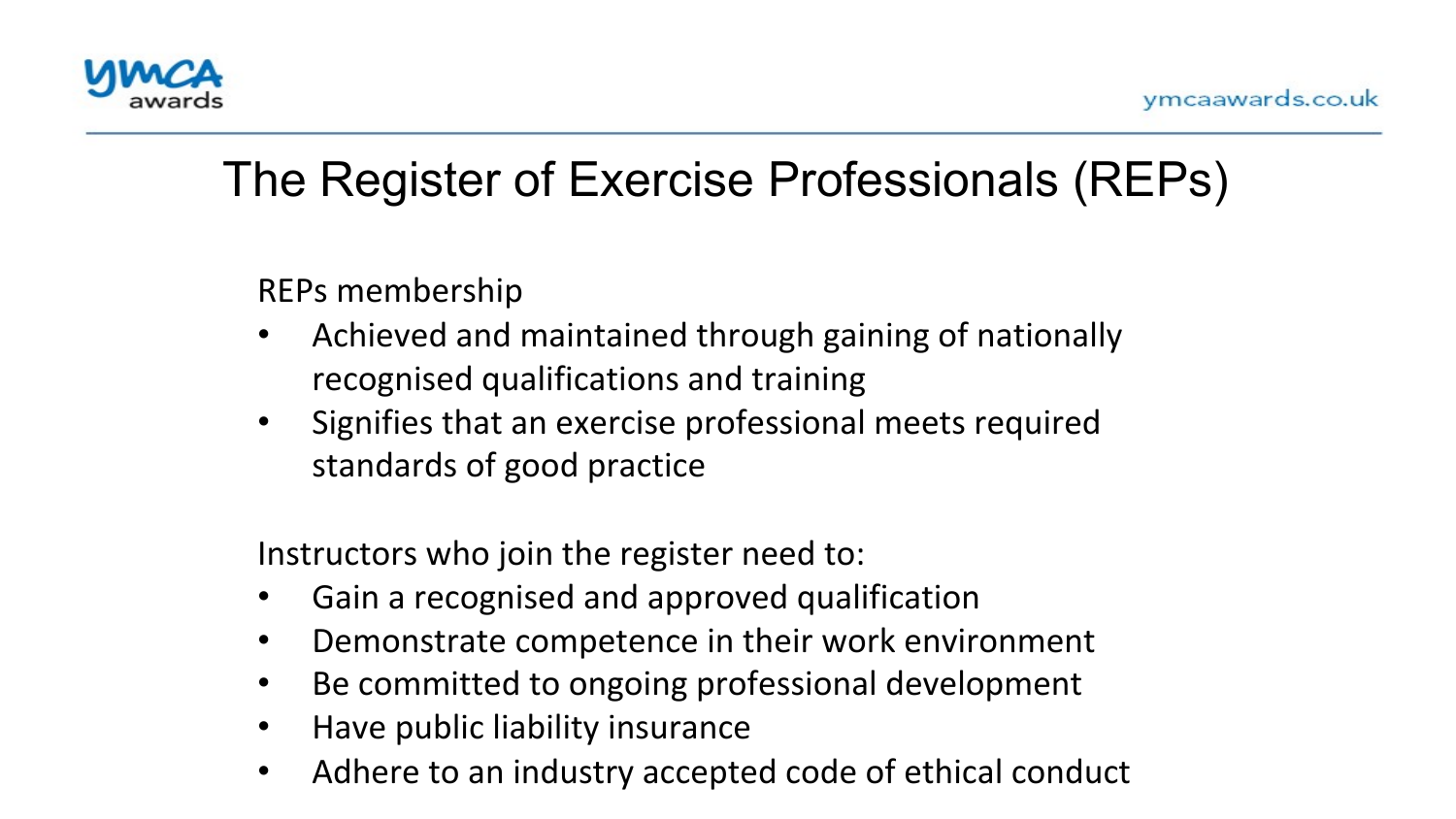

#### The Register of Exercise Professionals (REPs)

The REPs code of ethical conduct defines good practice for professionals in the fitness industry by reflecting on the core values of:  $\overline{1}$ 

- Rights
- Relationships
- Responsibilities
- Standards
- Safe working practices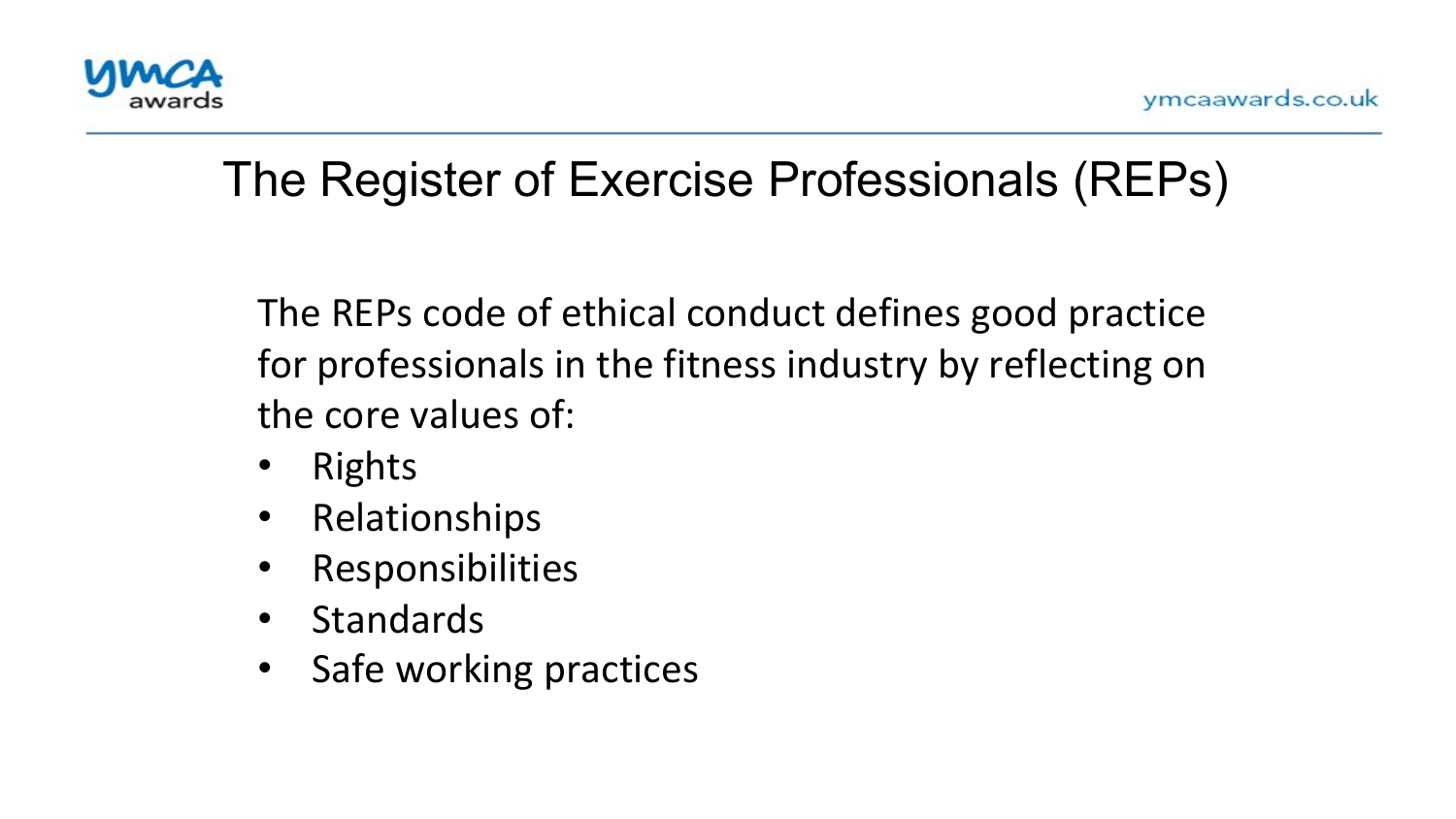

# The Chartered Institute for the Management of Sport and Physical Activity (CIMSPA)

**and Physical Activity (CIMSPA)**  CIMSPA is a development body that provides leadership, support and empowerment for professionals working in sport and physical activity and a single unified voice for the sector

CIMSPA holds two long term strategic priorities:

- To provide opportunities for young leaders to develop and succeed
- To provide leadership on the development and management of career pathways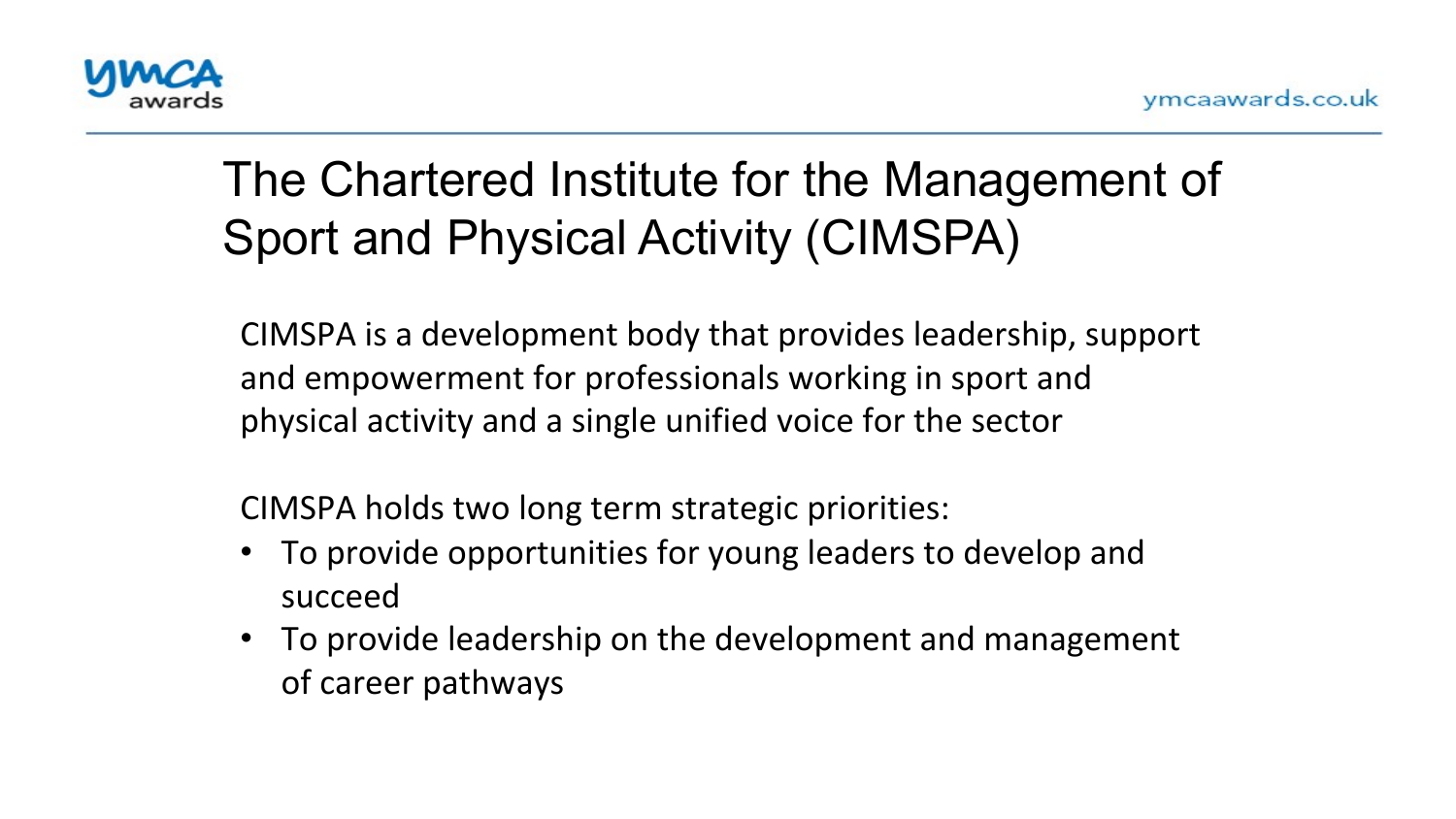

# The Chartered Institute for the Management of Sport and Physical Activity (CIMSPA)

CIMSPA's vision statement is:

*'To develop a vibrant, UK wide sport and physical*  activity sector, led by professionals providing advocacy and leadership and working in partnership with its stakeholders to help ensure the highest standards of *service delivery'*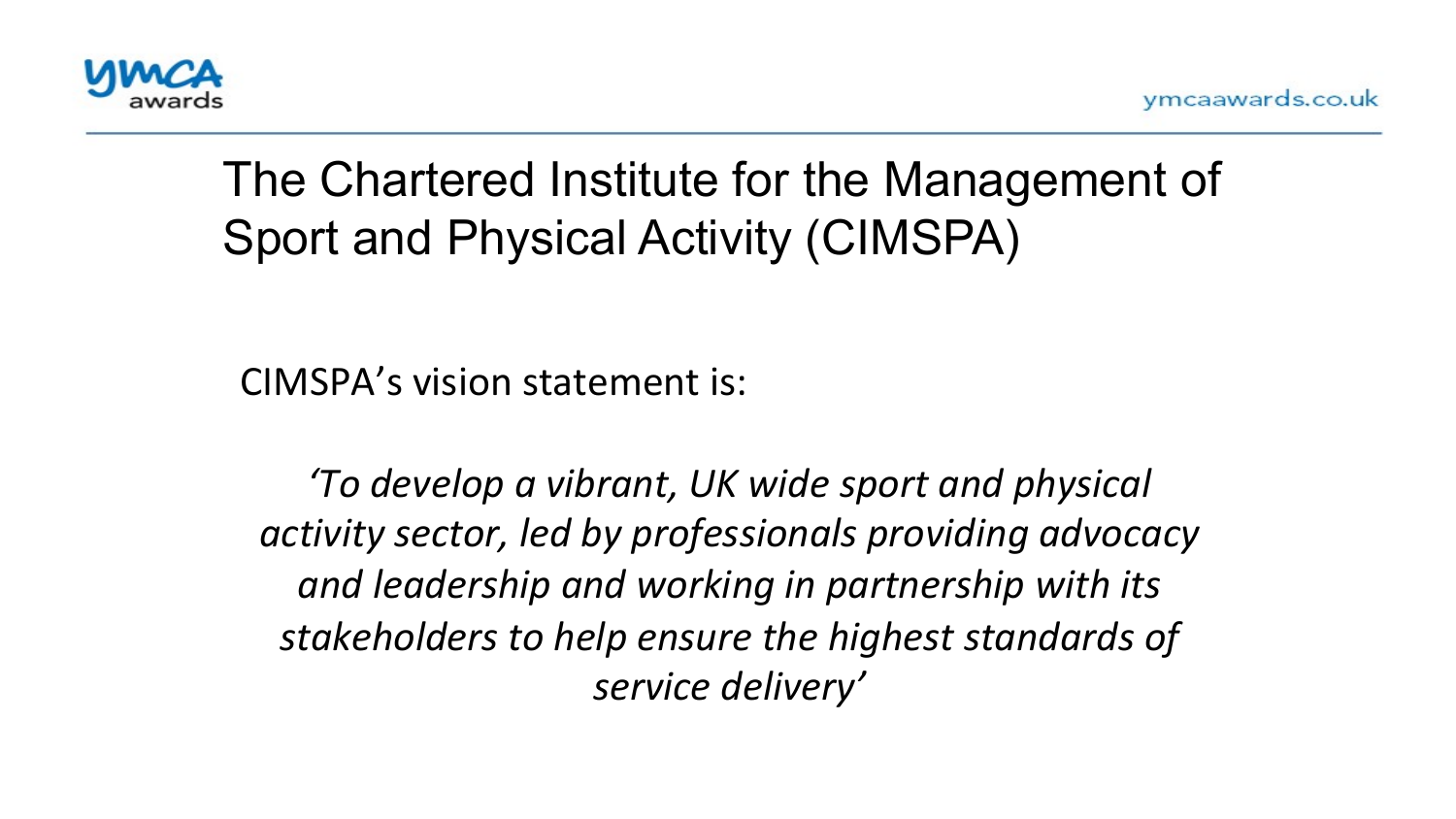

#### **UK Active**

- $\overline{\phantom{a}}$   $\overline{\phantom{a}}$   $\overline{\phantom{a}}$   $\overline{\phantom{a}}$   $\overline{\phantom{a}}$   $\overline{\phantom{a}}$   $\overline{\phantom{a}}$   $\overline{\phantom{a}}$   $\overline{\phantom{a}}$   $\overline{\phantom{a}}$   $\overline{\phantom{a}}$   $\overline{\phantom{a}}$   $\overline{\phantom{a}}$   $\overline{\phantom{a}}$   $\overline{\phantom{a}}$   $\overline{\phantom{a}}$   $\overline{\phantom{a}}$   $\overline{\phantom{a}}$   $\overline{\$ • Vision - to get more people, more active, more often
	- $\bullet$ Committed to improving the health of the nation through promoting active lifestyles
	- Serve any organisation with a role to play in, or benefit to be gained from getting more people, more active, more often
	- Membership includes leisure centres, leisure trusts, outdoor fitness providers, trainers, sports providers, training providers, lifestyle companies, equipment suppliers and charities
	- Work with a large range of organisations to promote the benefits of being active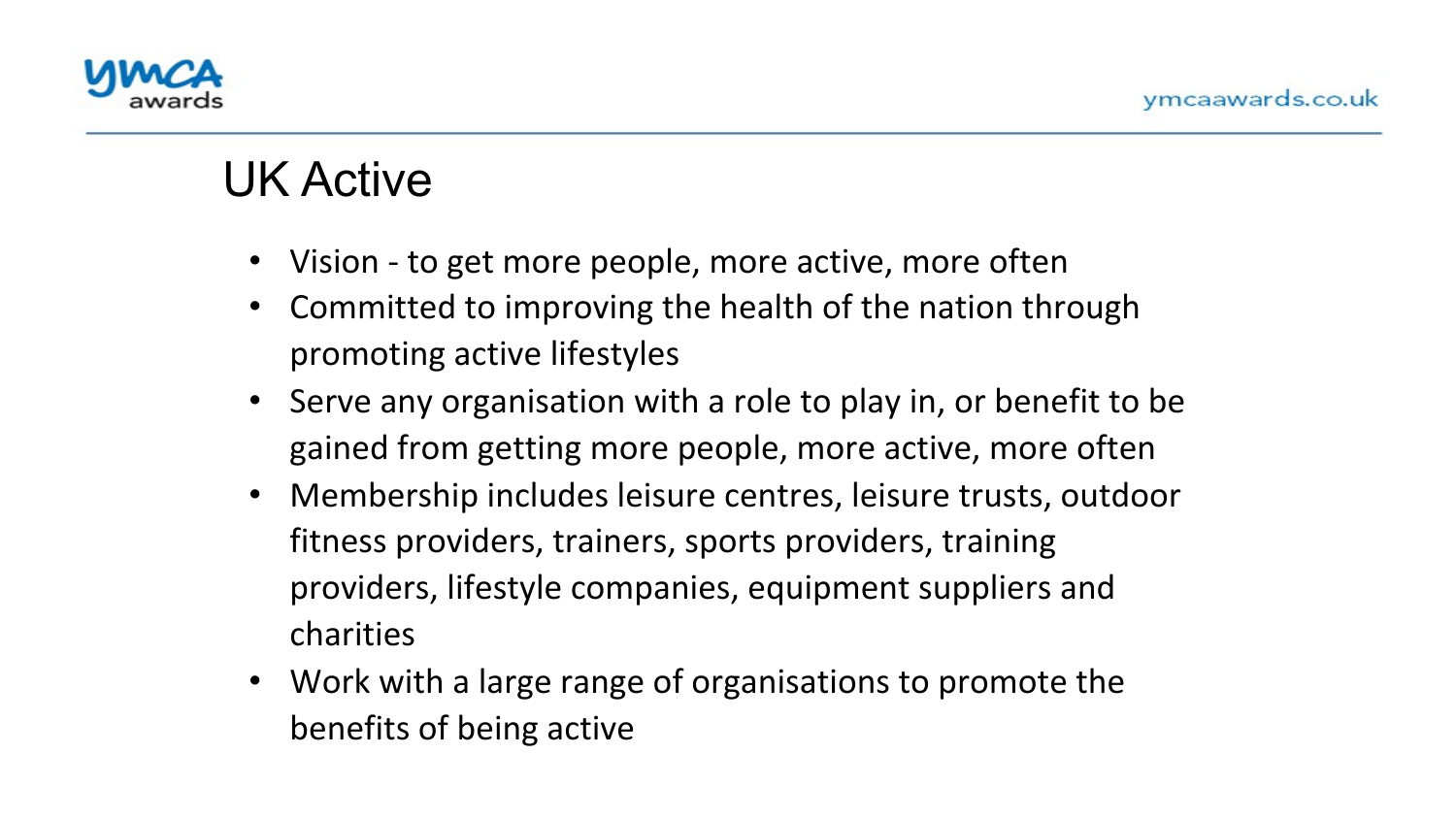

# World Health Organisation

the world Goal - build a better, healthier future for people all over

Working in more than 150 countries, alongside governments and other partners to ensure the highest attainable level of health for all people

Main priority areas relevant to the health and fitness sector: 

- Health systems
- Non-communicable diseases
- Promoting health through the life-course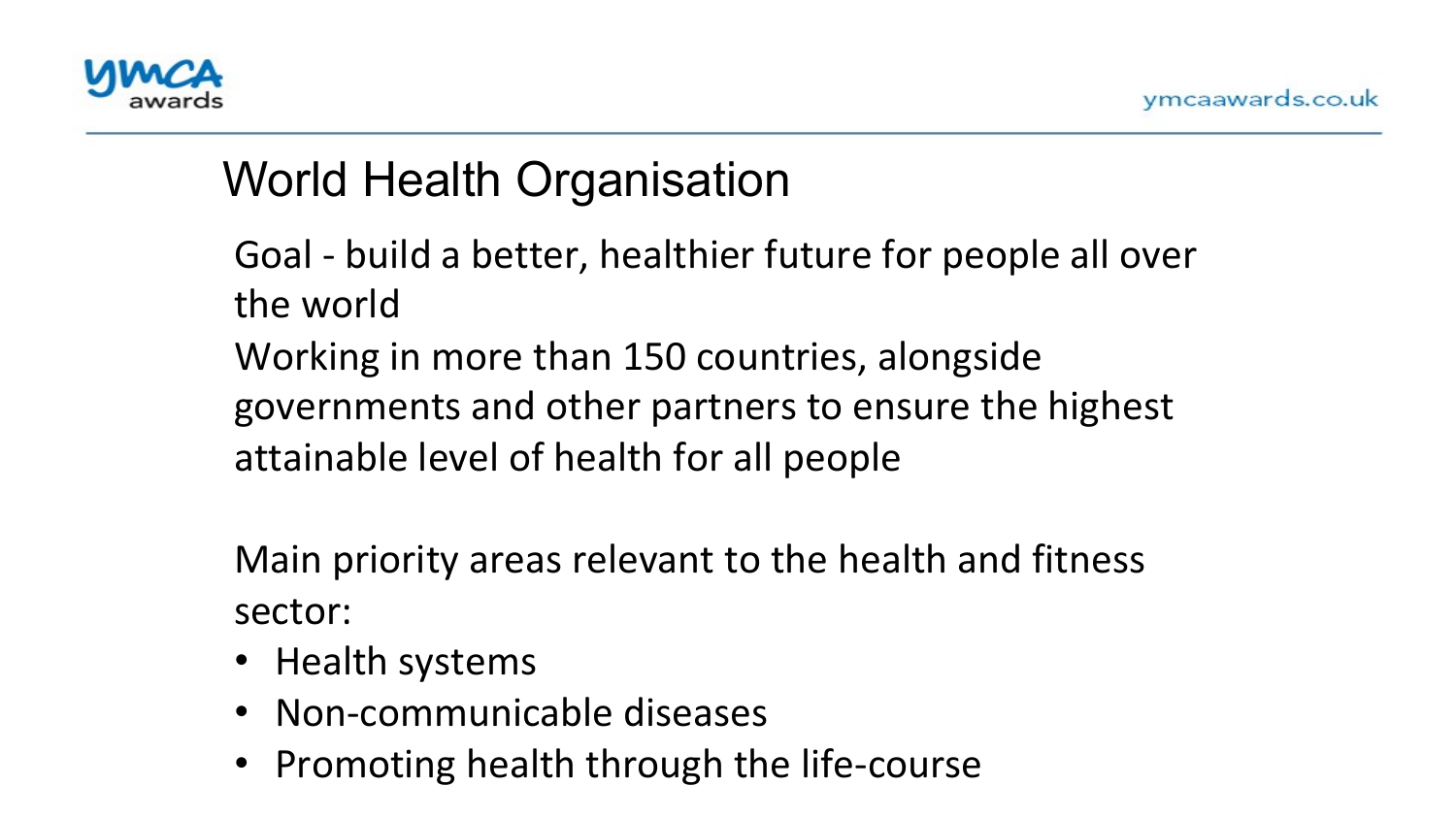

#### World Health Organisation**)**

**Health systems** - working together with policy-makers, global health partners, civil society, academia and the private sector to support countries to develop health plans and facilitate access to affordable, safe and effective healthcare

**Non-communicable diseases** – looking for solutions to heart disease, stroke, cancer, diabetes, chronic lung disease and mental health conditions

**Promoting health through the life-course -** addressing environment risks and social determinants of health, as well as gender, equity and human rights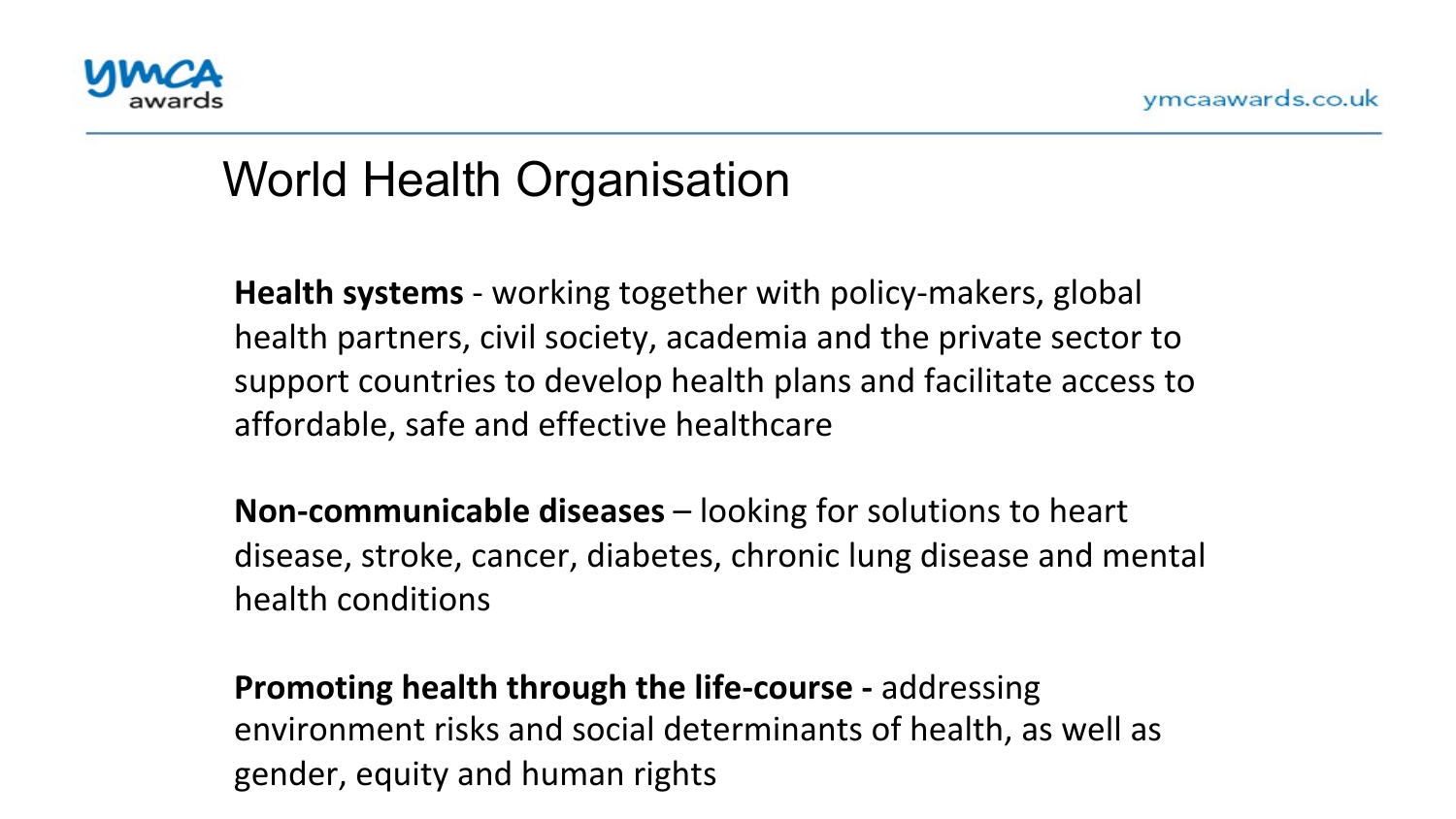

# The National Institute for Health and Care Excellence (NICE)

 $\mathbf{r}$ NICE's role is to improve outcomes for people using the NHS and other public health and social care services by:

- Producing evidence-based guidance and advice for health, public health and social care practitioners
- Developing quality standards for those providing and commissioning health, public health and social care services
- Providing a range of information services for commissioners, practitioners and managers across the spectrum of health and social care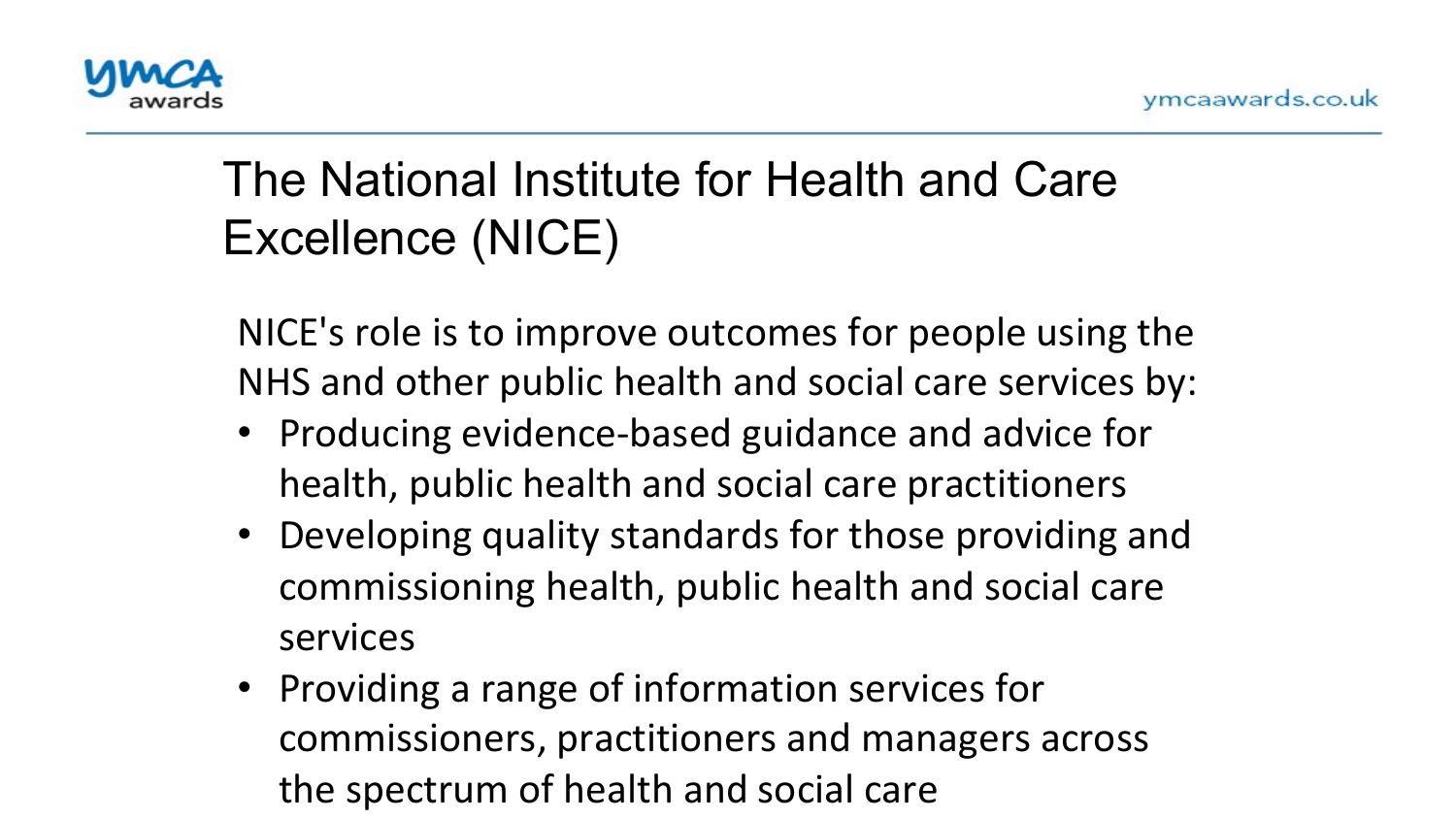

# American College of Sports Medicine (ACSM)

- $\overline{\phantom{a}}$ • Largest sports medicine and exercise science organisation in the world
- Dedicated to advancing scientific research to provide educational and practical applications of exercise science and sports medicine
- Provides position stands and opinion statements, published in 'Medicine and Science in Sports and Exercise' (official journal of ACSM)
- Provides guidance and recommendations related to sport and exercise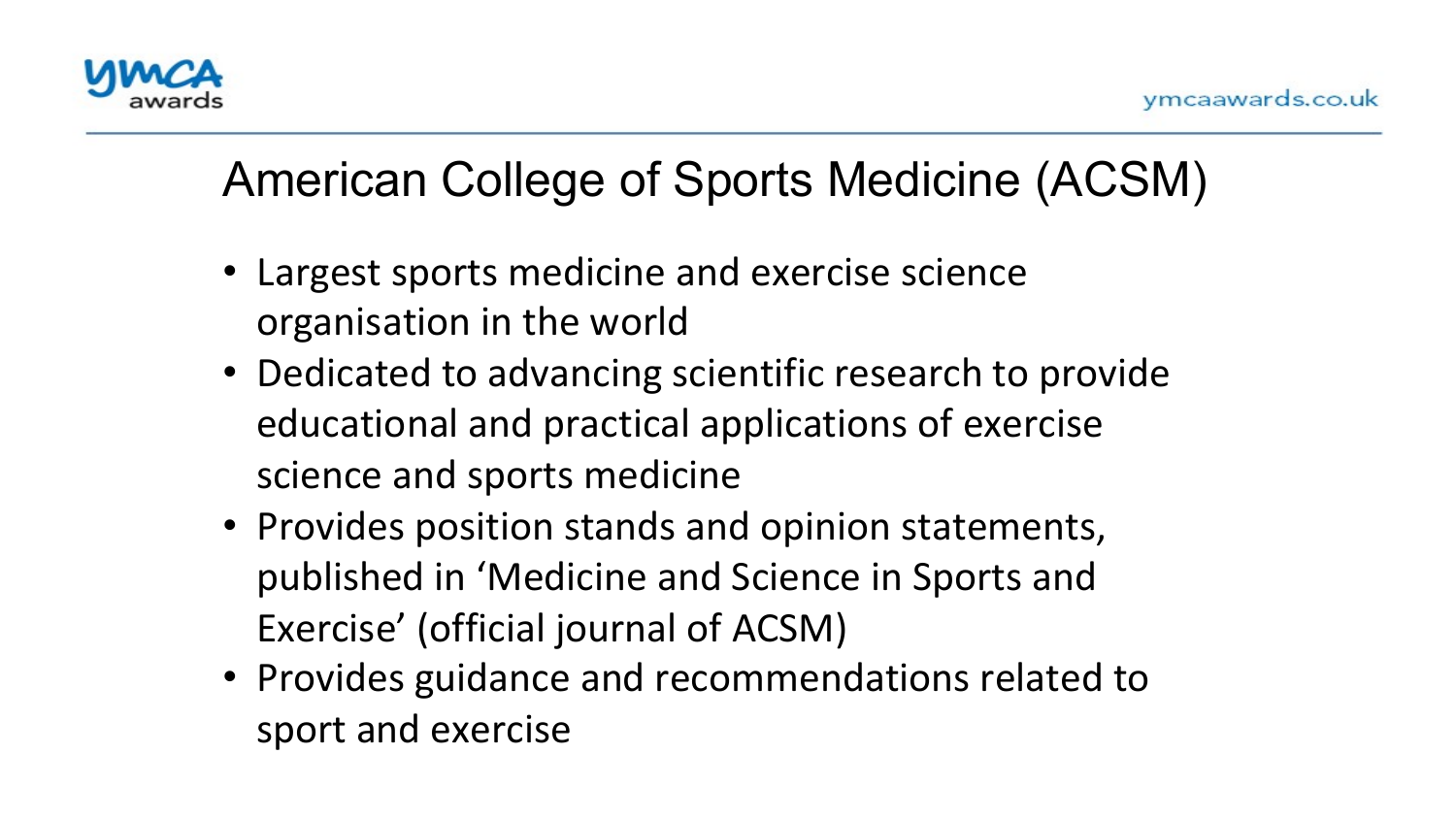

### Equality and diversity

י<br>.<br>., Instructors have an obligation to promote equality and diversity in the workplace

Equality is ensuring that individuals (or groups of individuals) are treated fairly, equally and no less favourably regardless of issues such as race, gender, religion, belief, disability, sexual orientation or age

Diversity is recognising, respecting and valuing people's differences, and promoting an inclusive culture in which everyone can realise their full potential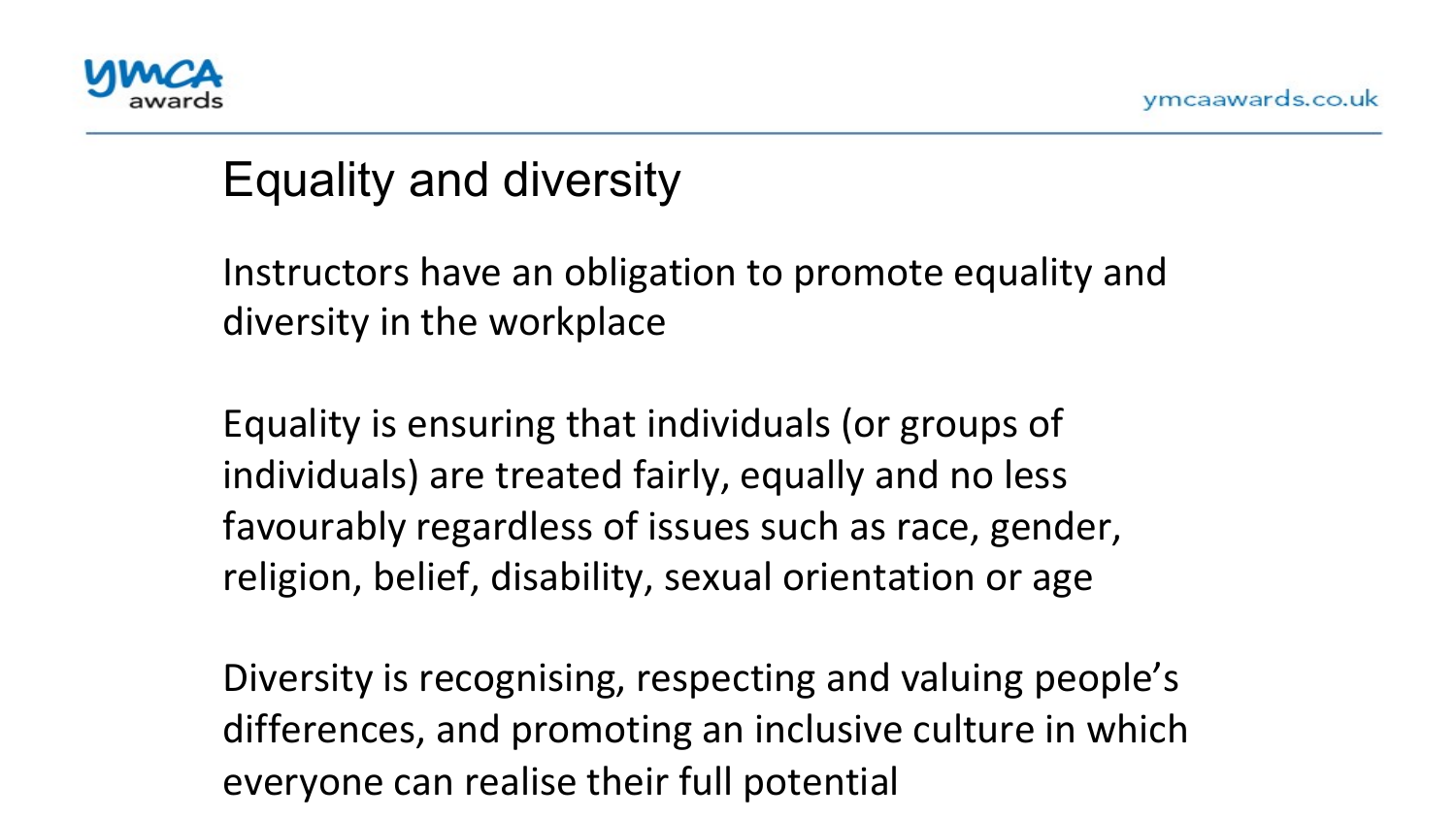

#### Equality and diversity

An instructor can promote equality and diversity by:

- $\ddot{\phantom{0}}$ Treating all customers and clients fairly
- Creating an inclusive culture for all customers
- Ensuring equal access to exercise and activity opportunities
- Enabling all clients to exercise to their full potential
- Ensuring that the exercise environment does not discriminate against any individuals or groups
- Ensuring procedures do not discriminate against any individuals or groups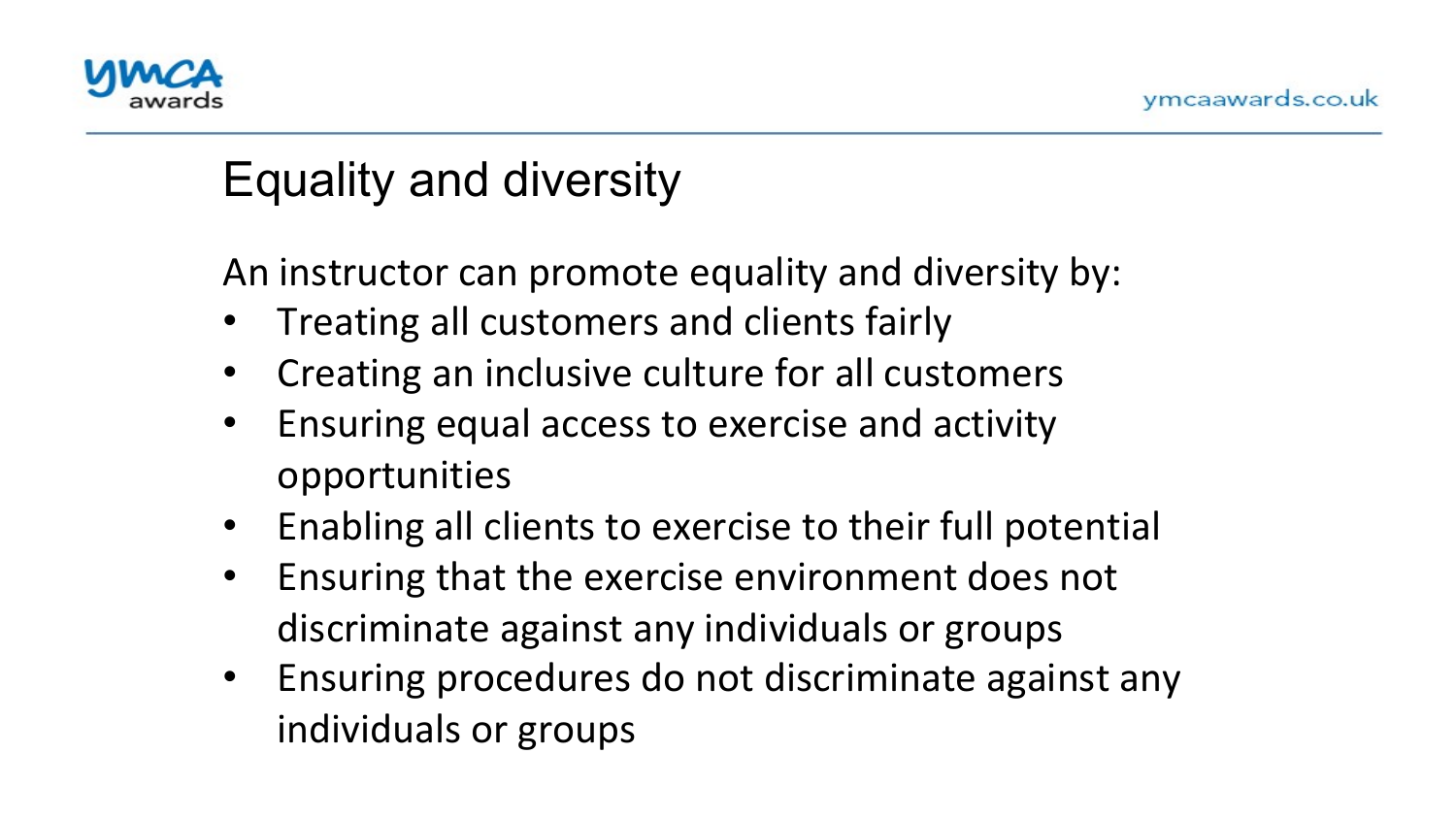

# The Equality Act 2010

The Equality Act defines nine protected characteristics:

- $\frac{1}{\sqrt{2}}$ • Age
- Disability
- Gender reassignment
- Marriage and civil partnership
- Pregnancy and maternity
- Race
- Religion or belief
- Sex
- Sexual orientation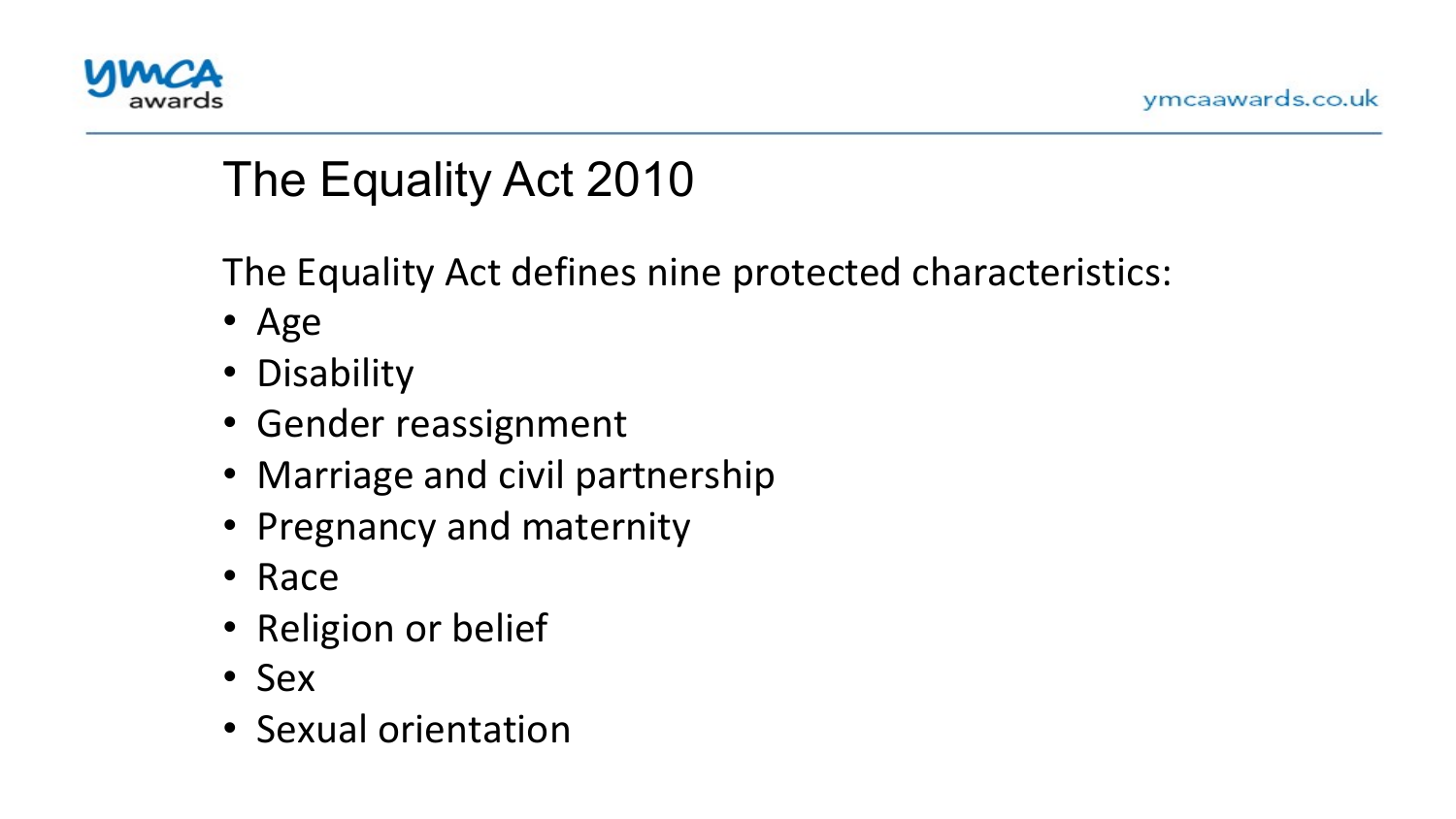

#### Scope of practice

יי<br>י Instructors are only allowed to work within the limits of their qualifications and competence

Level 2 instructors can work with apparently healthy adults

To work with specific population groups (children, older adults, pre/post-natal, disabled) an instructor must have a level 3 qualification. A level 2 instructor should refer anyone from the special population groups to an appropriately qualified instructor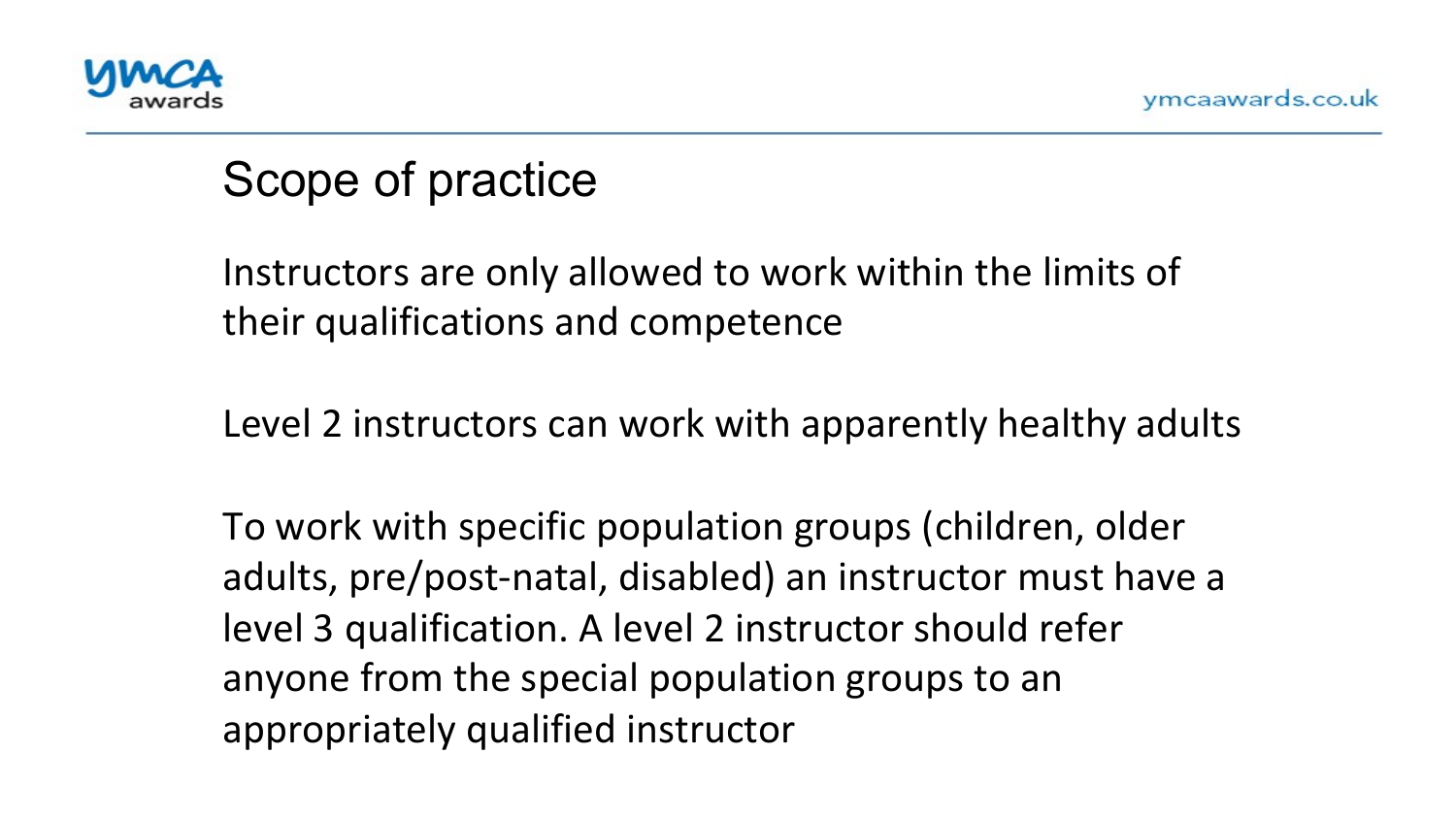

## **Confidentiality**

. .<br>4. An instructor will have access to confidential customer information 

This can include personal details, medical information, personal information relating to lifestyle or family matters 

Instructors are duty bound to not share data and to protect the confidentiality and privacy of the customer showing discretion in dealing with confidential matters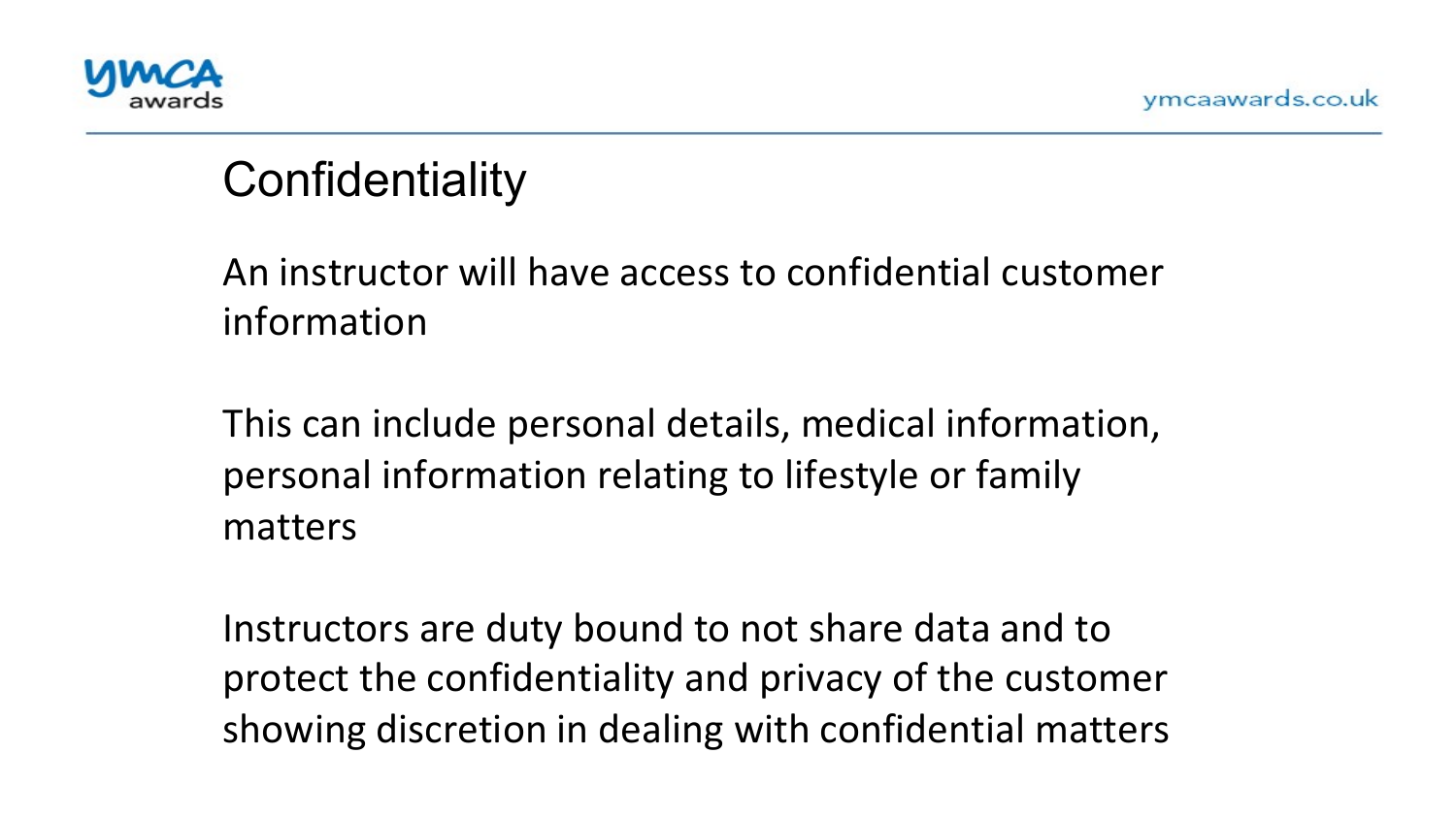

#### Data protection

under a legal obligation to ensure where possible that any data In accordance with the Data Protection Act, 1988, instructors are including computerised, electronic and manual records are stored securely and not disclosed to any party without the customer's consent 

Failure to do so could result in a compensation claim made by the participant for breach of confidentiality

An instructor also has a moral responsibility not to discuss with a third party any matters relating to the customer without consent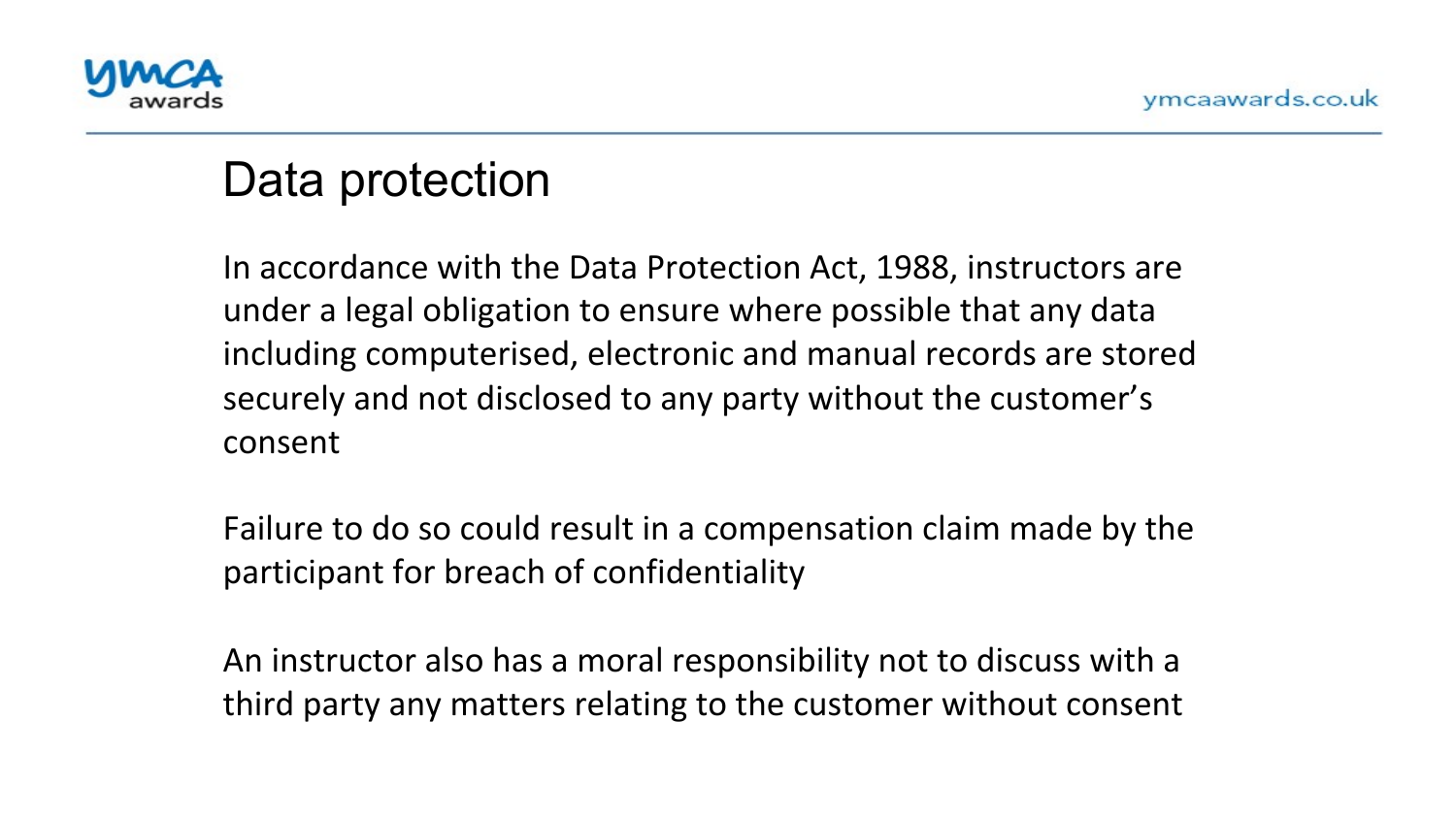

### Keeping knowledge and skills up to date

continuous professional development (CPD) Keeping work-based knowledge and skills up to date is called

CPD is the process of tracking and documenting the skills, knowledge and experience that are gained formally and informally

CPD can help instructors:

- Keep up-to-date with current changes relevant to their roles (e.g. legislation, regulations)
- Identify achievements throughout the year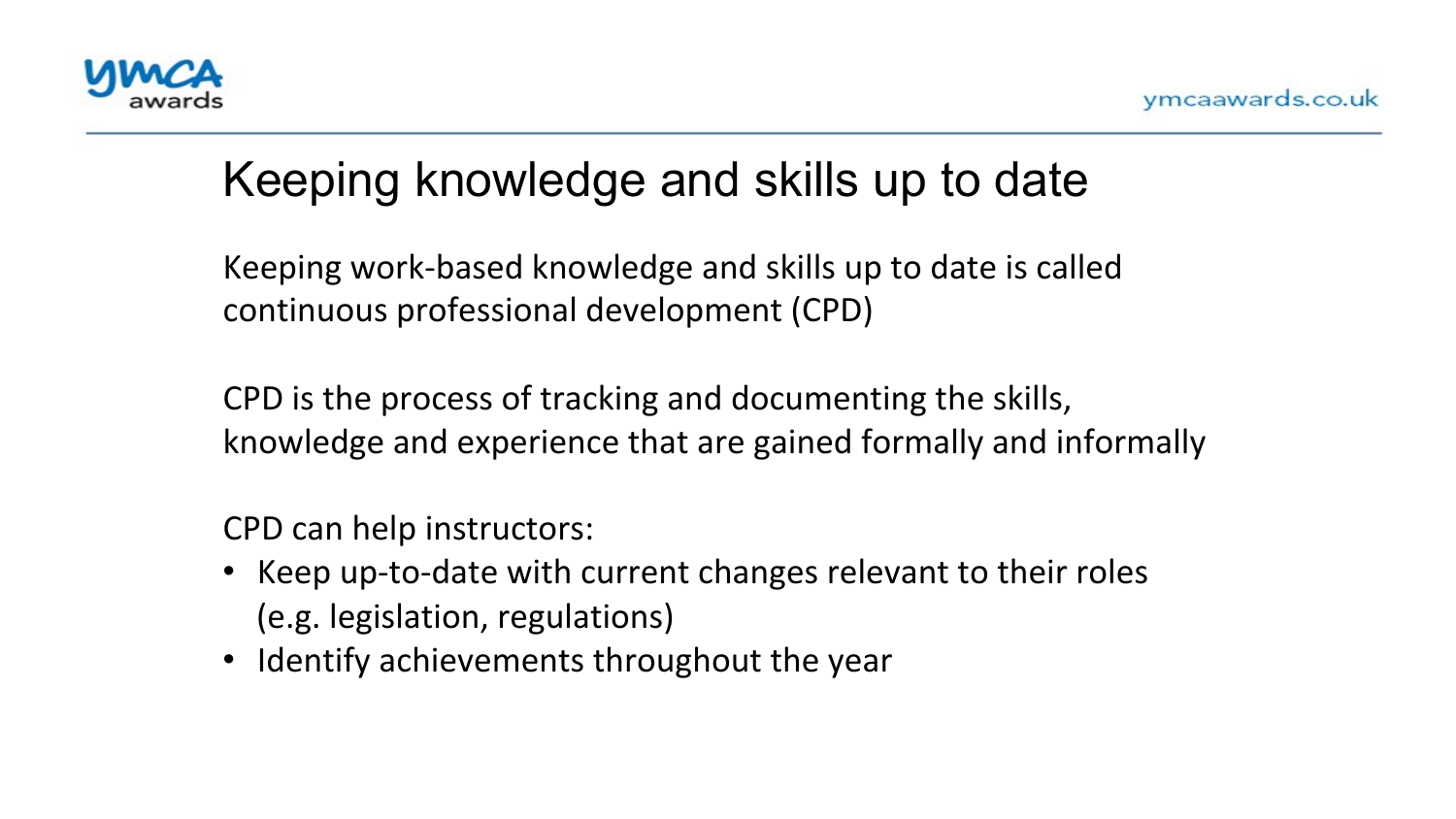

### Keeping knowledge and skills up to date

CPD can be:

- '<br>「 • Formal training courses
- Informal training
- In-house training
- Work experience, job shadowing
- Reading journals, books or magazines
- Researching on the internet

Record all CPD in a diary or your organisation may have a CPD log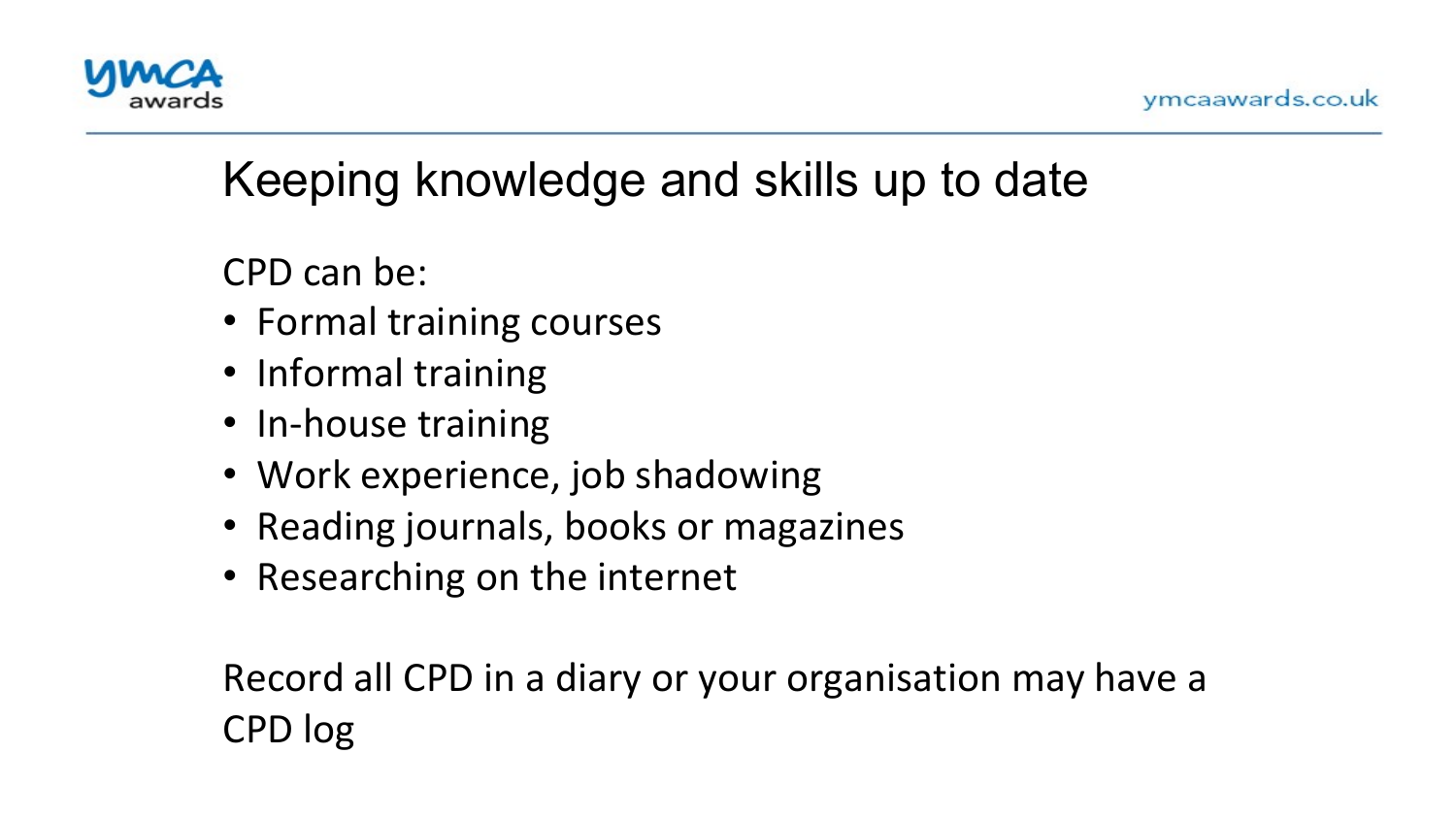

#### Information on career progression

External sources

- $\frac{1}{1}$ • REPS
- Colleges
- Universities
- Active leisure conferences and exhibitions

Internal sources 

- Human resources
- Job descriptions and specifications
- Line managers, supervisors, general managers
- Organisation notice boards or intranet